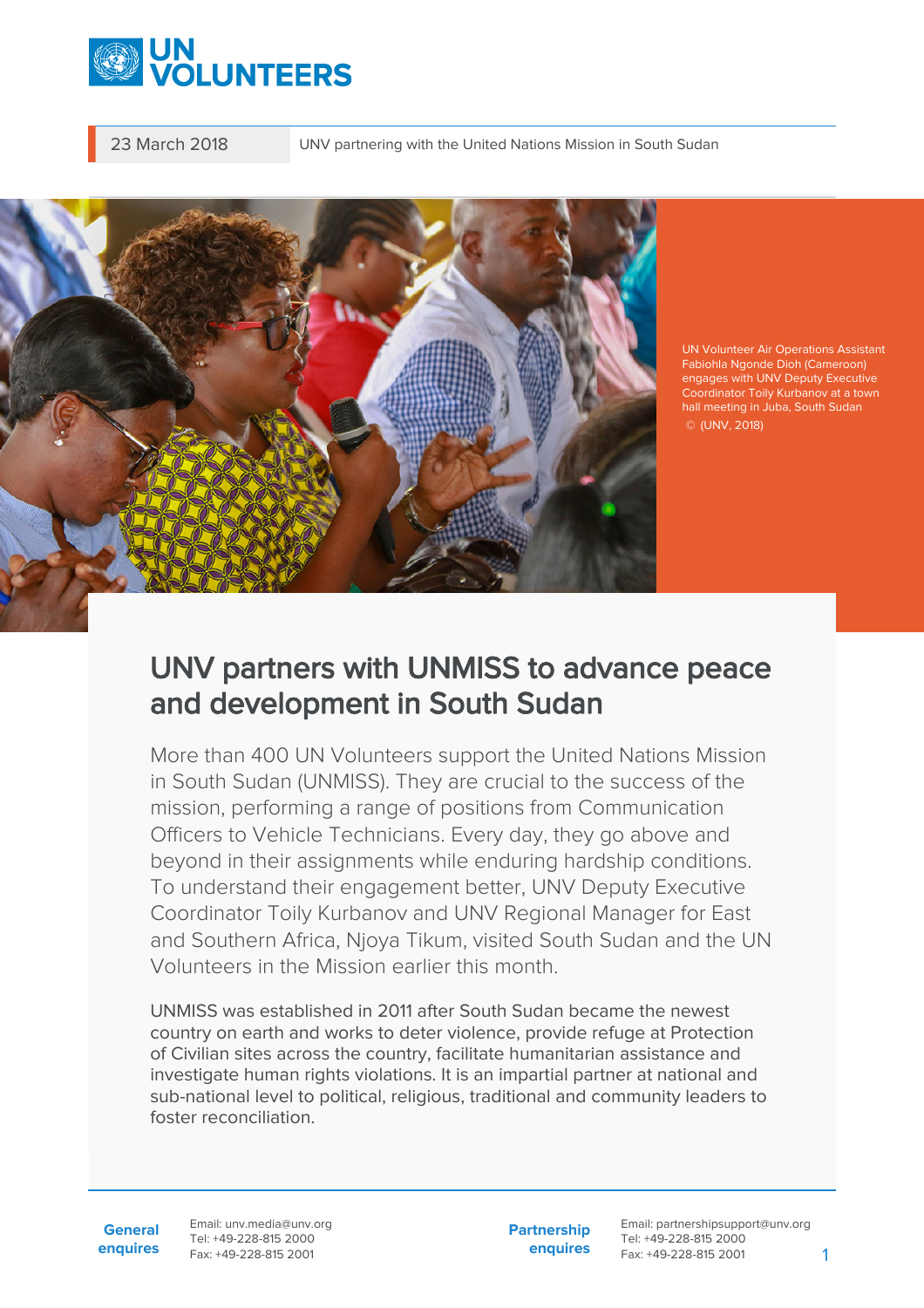

The United Nations Volunteers (UNV) programme has been supporting the Mission from the beginning, deploying more than 400 qualified and motivated UN Volunteers to South Sudan every year. Most UN Volunteers are internationals, coming from 76 different countries. They carry out a range of different positions and assignments – from Procurement Assistant to Nurse to Civil Affairs Officer. The most common assignments include Civil Affairs Officer, Air Operations Assistant and Vehicle Technician.

K We have young people from across the world who are dedicating their time, their life. People who are willing to go beyond their comfort zones and help those who are really underprivileged and in very difficult parts of the world like South Sudan. --Njoya Tikum, UNV Regional Manager, East and Southern Africa

Dzemal Calakovic (Montenegro) works as a Human Rights Officer in Yambio and expected a normal assignment with few surprises. That is, until he came across the case of a person being sentenced for witchcraft. Godwin Benson Mkamanga (Malawi) is a Fire Safety Officer in Rumbek in Western Lakes State. Ia Saakadze (Georgia) is an Air Operations Assistant in Juba. All three of them are UN Volunteers, supporting the United Nations Mission in South Sudan (UNMISS), dedicating their time and efforts every day to peace and development in this conflict-ridden country. Read about their experiences [volunteering with dedication to peace and development in South Sudan.](https://www.unv.org/our-stories/volunteering-dedication-peace-and-development-south-sudan)

However, many UN Volunteers support the back-operations of UNMISS as Vehicle Technicians, Air Operations Assistants, Fire Safety Officers, Meteorologist Assistants, and more. Without their support plans would not take off, cars would not start, computers would not turn on. These UN Volunteers are pivotal to the success and of the Mission.

**COUT UN Volunteers they not only hope, they not only** dream, they do something 24/7 to bring peace and

**General enquires** Email: unv.media@unv.org Tel: +49-228-815 2000 Fax: +49-228-815 2001

**Partnership enquires**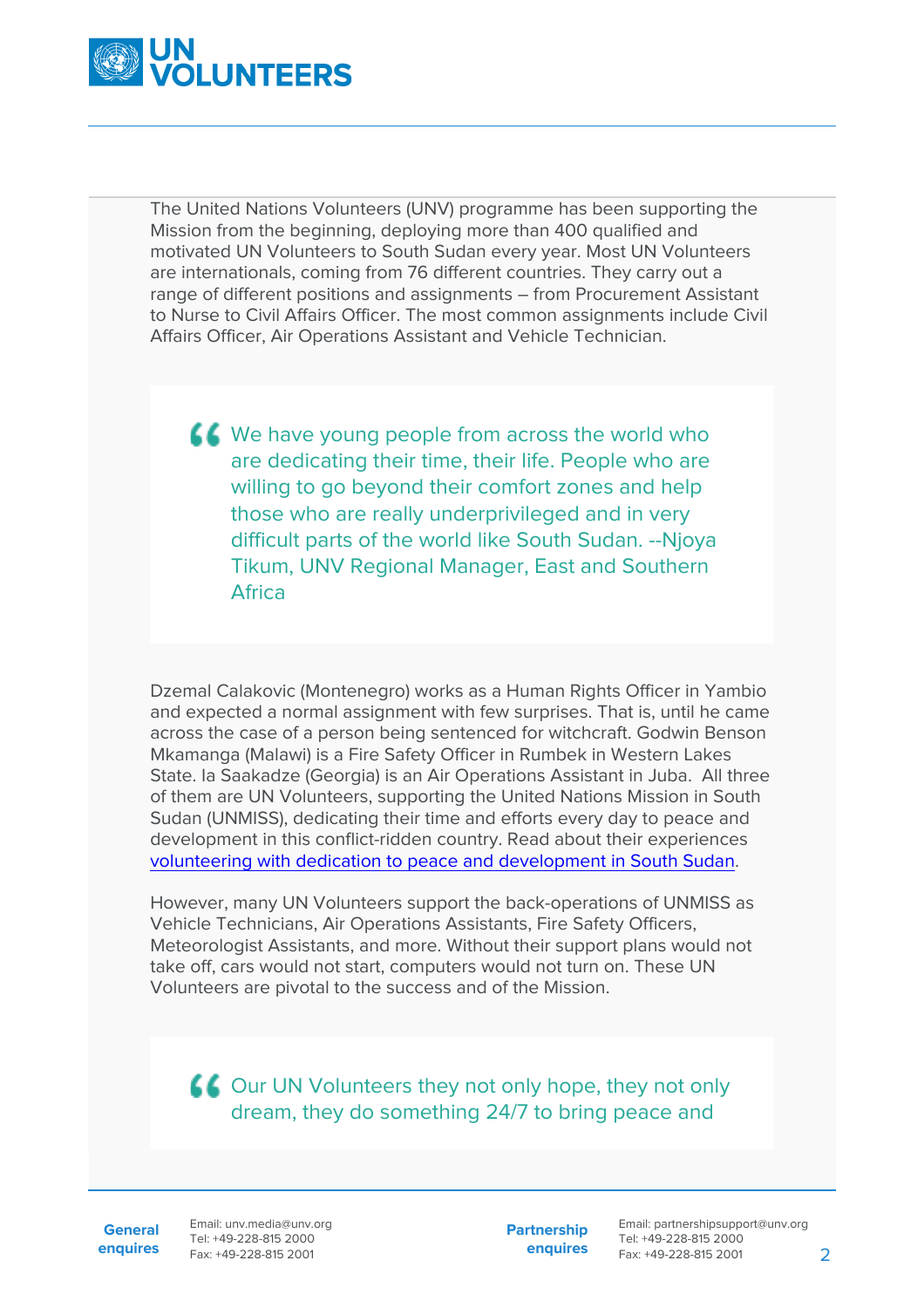

development to South Sudan. --UNV Deputy **CEXECUTIVE Coordinator Toily Kurbanov** 

The Special Representative of the Secretary-General and Head of UNMISS, David Shearer, considers UN Volunteers "enormously important to our work in South Sudan to protect civilians and build durable peace".

UNVs occupy all sorts of different roles in our Mission, from facilitating movement at the airport to promoting human rights and working in communications and logistics. We appreciate their significant contribution and value our relationship more broadly with UN Volunteers as an organization for being able to support our Mission in its work with the people of South Sudan. --David Shearer, Special Representative of the Secretary-General and Head of UNMISS

Dzemal explains what volunteerism mean to him:

**If** I remember my former colleagues warning me that I should not lightly leave my career and sail into the waters of volunteerism but now I can say: The work has never been more satisfying. (…) We draw our commitment from our own will, unconstrained with the need to impress anyone else, except ourselves. - -Dzemal Calakovic, UN Volunteer Human Rights **Officer** 

**General**

**enquires** Fax: +49-228-815 2001 Email: unv.media@unv.org Tel: +49-228-815 2000

**Partnership enquires**